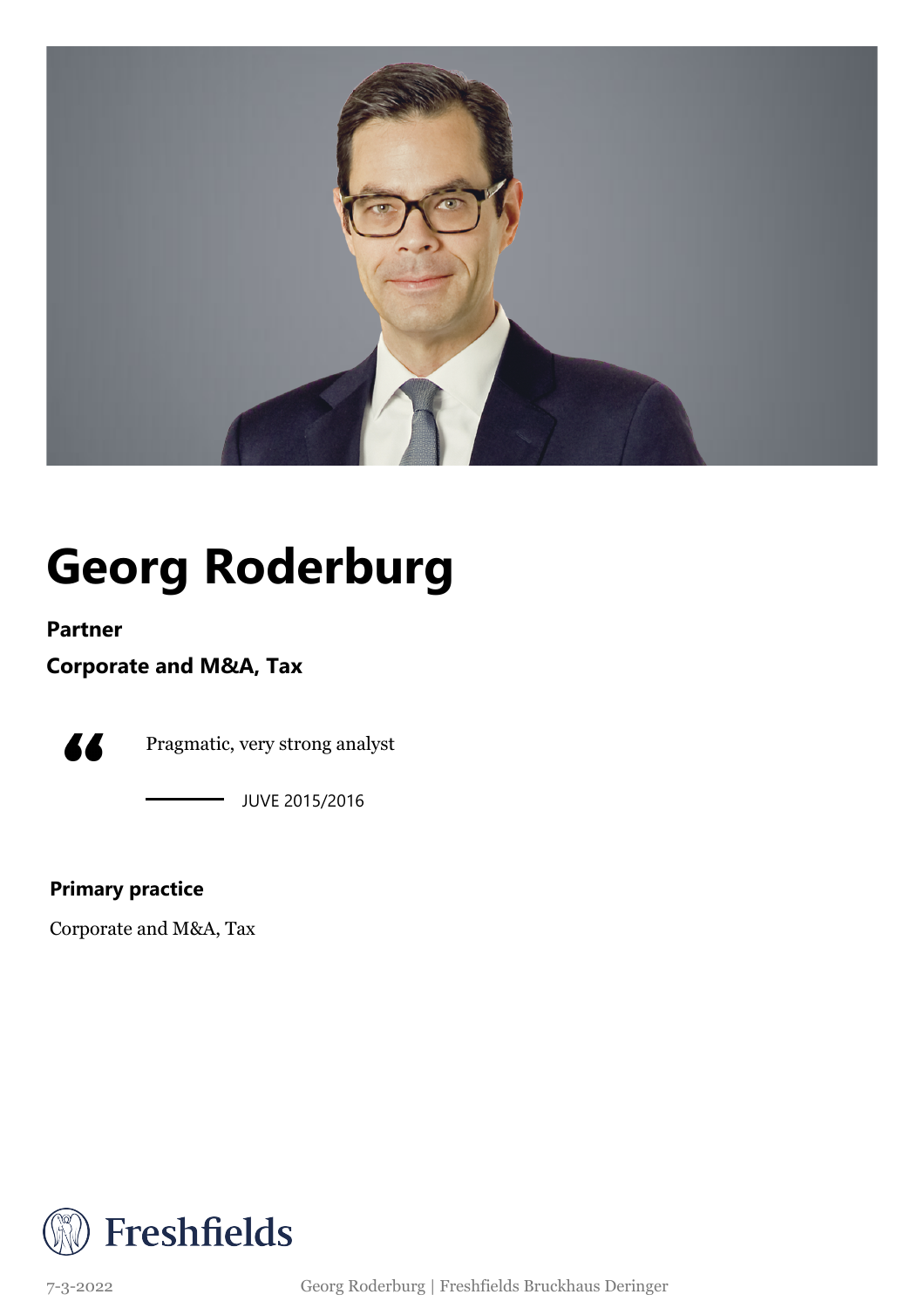# **About Georg Roderburg**

**Georg specialises in the taxation of German and international taxation of corporations, the tax structuring of M&A transactions, corporate restructurings and tax litigation.**

In addition, he advises families and family offices on their national and international income and inheritance tax planning matters including the structuring of foundations and of charitable organisations.

He speaks German, English and French.

### **Recent work**

- Advising Vossloh on the sale of Vossloh Kiepe to Knorr-Bremse.
- Advising Meyer Group on setting up two family foundations as new holding entities for the two group-branches.
- Advising ADAC e.V. on its restructuring and the implementation of a charitable foundation.
- Advising Triton on the acquisition of the industrial services branch of the technology group Voith (Heidenheim).
- Advising General Atlantic (US) on the sale of its majority shareholding in the laboratory specialist amedes Holding AG (Germany to the infrastructure fund Antin Infrastructure Partners (UK/France)).
- Representing RWE, E.ON and EnBW in a claim against various tax assessments for German Nuclear Fuel Tax based on possible breaches of European and constitutional law by the relevant tax provisions.

### **Qualifications**

#### **Education**

• University of Cologne (Dr. jur)